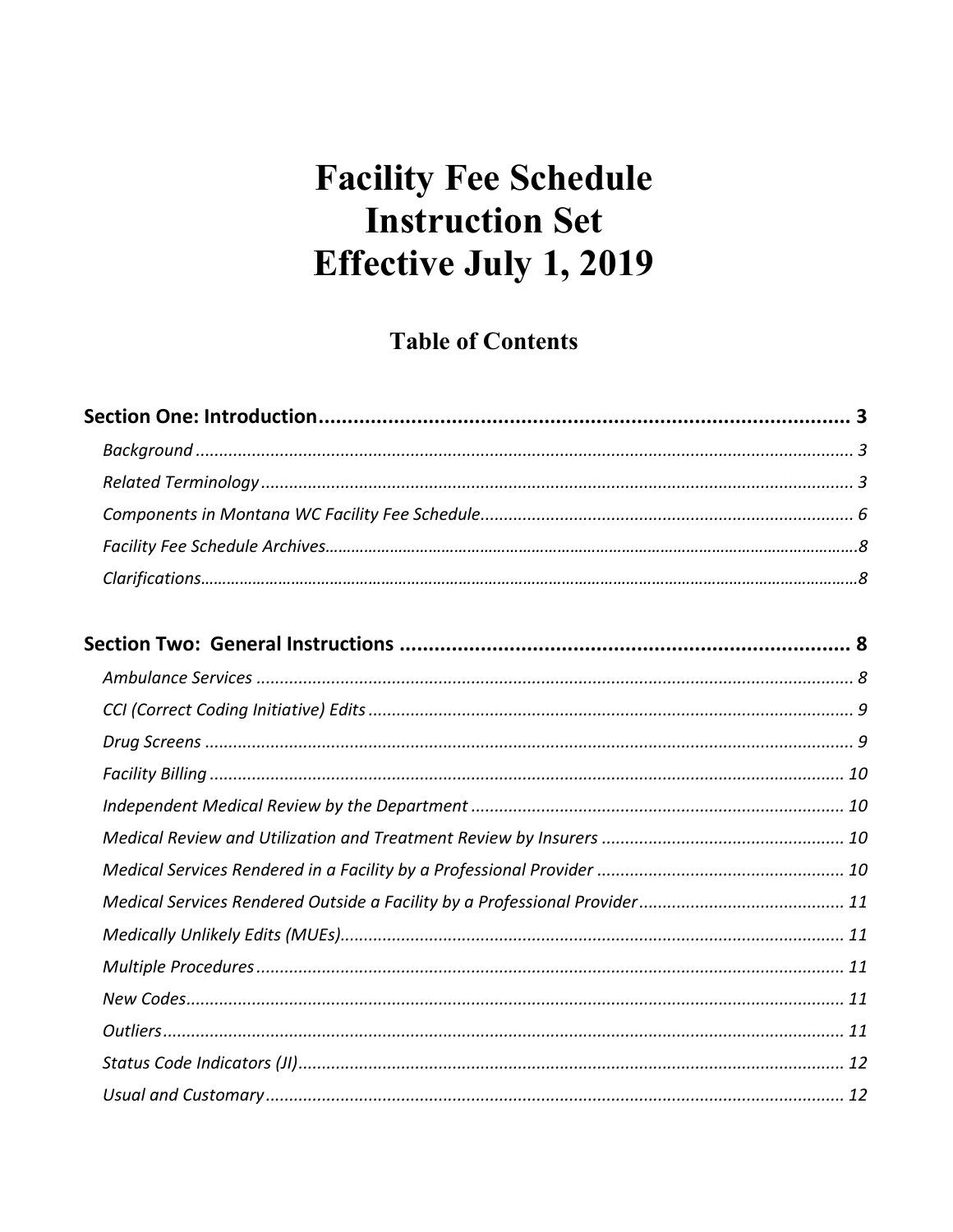| Modifiers 25 and 27 for outpatient specifically exclude any services that are for office visits, clinic<br>visits, treatment rooms, etc. as these services are not payable under the facility fee schedule. Refer |  |
|-------------------------------------------------------------------------------------------------------------------------------------------------------------------------------------------------------------------|--|
| Non-patient Hospital Outpatient Clinical Diagnostic Laboratory Test Payment and Billing 13                                                                                                                        |  |
| Outpatient Fee Schedule J1and J2 Status Indicator/Complexity Reimbursement15                                                                                                                                      |  |
|                                                                                                                                                                                                                   |  |
|                                                                                                                                                                                                                   |  |
|                                                                                                                                                                                                                   |  |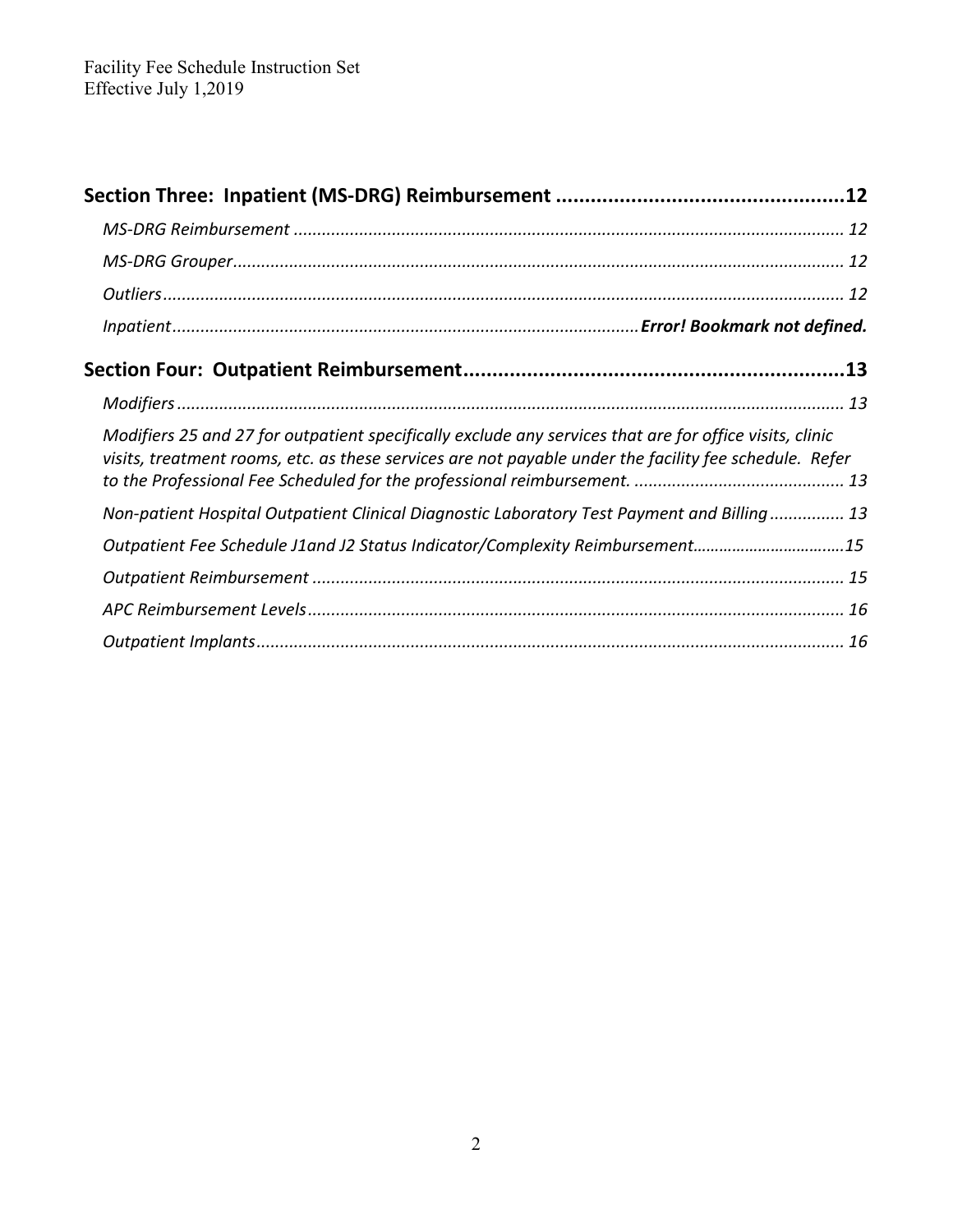# <span id="page-2-0"></span>**Section One: Introduction**

### <span id="page-2-1"></span>*Background*

Montana has adopted some of the codes and processes of the Centers for Medicare and Medicaid Services (CMS), but the Montana Codes Annotated (MCA) and Administrative Rules of Montana (ARM) govern the application of these codes and processes in Montana for Workers' Compensation (WC) reimbursement.

The Montana Facility Fee Schedule is intended to guide the direct reimbursement for two specific types of Montana facilities, namely Acute Care Hospitals and Ambulatory Surgery Centers (ASCs), for WC services provided on and after July 1, 2013.

# <span id="page-2-2"></span>*Related Terminology*

**American Medical Association (AMA)** —The association that develops, updates and publishes the *Physicians Current Procedural Terminology* (CPT) coding system for medical services and procedures (HCPCS Level I codes). CPT codes provide an effective, consistent language for nationwide communication among physicians, insurance payers, and patients.

**Ambulatory Procedure Codes (APC)** —Ambulatory Payment Classification developed by CMS.

**Base Rate**—The base payment rate is divided into a labor-related and non-labor share. The labor-related share is adjusted by the wage index applicable to the area where the hospital is located.

**Category II Codes**-—Temporary sets of codes used for tracking performance measurement on emerging technologies, services, and procedures. These temporary codes are used to document use levels for future setting of RVUs if a given code is converted into a permanent CPT or HCPCS.

**Centers for Medicare and Medicaid Services (CMS)** —The government agency responsible for overseeing and administering the Medicare and Medicaid programs. CMS annually publishes the relative value units (RVUs) known as RBRVS for the reimbursement of medical services. The RBRVS is the basis for reimbursement in Montana for WC medical services and procedures.

**Correct Coding Initiative Edits (CCI Edits)**—CMS codes that assist in correct coding and billing procedures. CCI Edits are posted on the ERD website.

**Cost to Charge Ratio (CCR)—**-A CCR is simply a ratio of the cost divided by the charges and is generally used with acute inpatient or outpatient services. Operating and capital cost-to-charge ratios are computed annually for each hospital based on the latest available settled cost report for the hospital. These ratios can be obtained for the entire facility and broken down by outpatient and inpatient services.

**CPT —** Current Procedural Terminology is a listing of descriptive terms and identifying codes for reporting medical services and procedures performed by providers. CPT is copyrighted by The American Medical Association.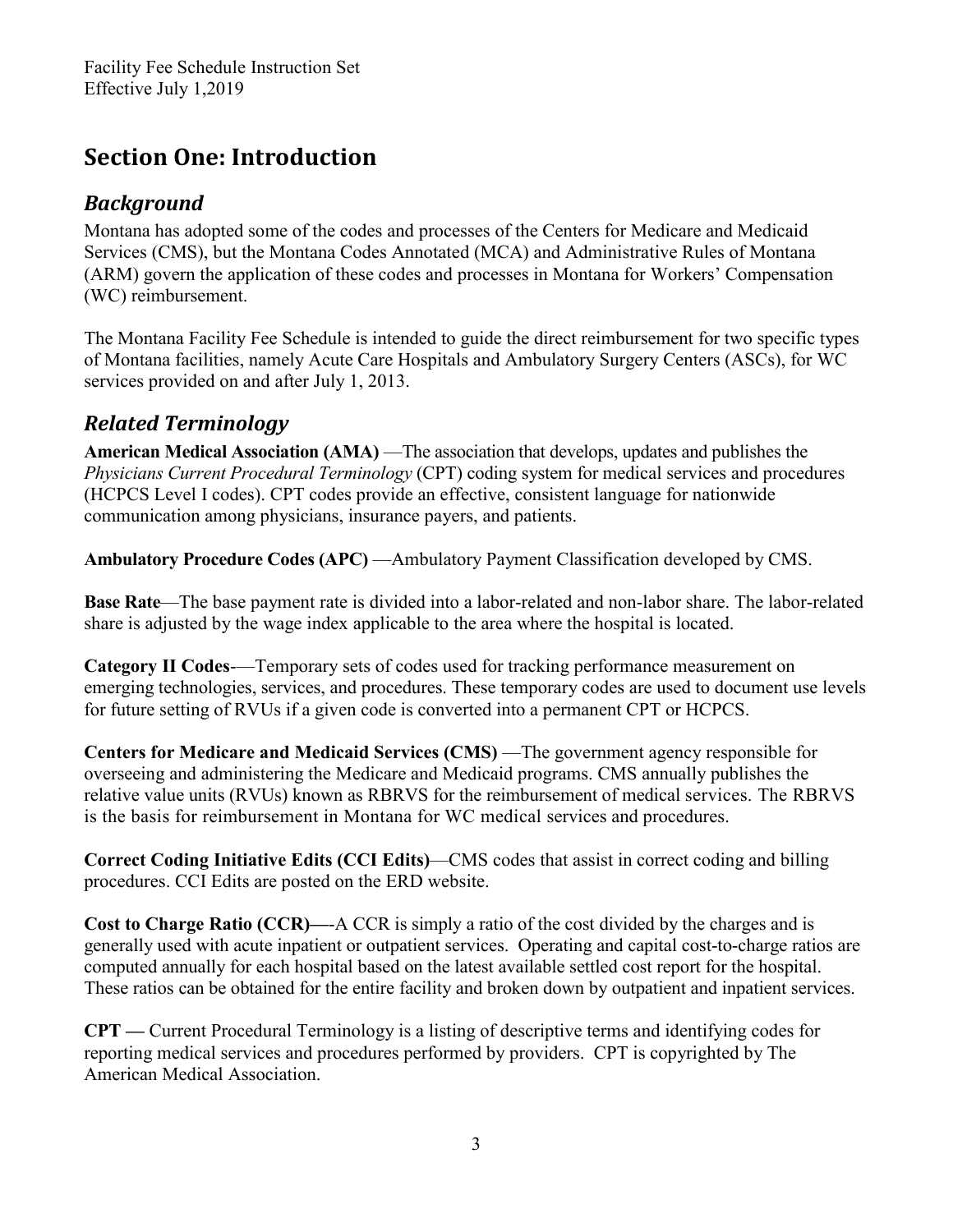**Employment Relations Division (ERD)** — The division within the Montana Department of Labor and Industry responsible for regulation of the Montana workers' compensation system.

**Evaluation and Management Services (E&M)** — Medical services provided to patients that involve visits, examinations and consultations, both in facilities (e.g., hospitals, ambulatory surgery centers, skilled nursing facilities) and at non-facilities (e.g., physician offices, patient's home).

**Facility**—The term as used here is defined in ARM 24.29.1401A. The term does not include outpatient centers for primary care, infirmaries, provider-based clinics, offices of private physicians, dentists or other physical or mental health care workers, including licensed addiction counselors.

**Facility Reimbursement—**The allowed reimbursement for each professional service when that service or procedure is provided in a facility.

**Gap—**Services not covered by Medicare and/or not assigned a relative value in the RBRVS system.

**Gap Code**—Any Level I (CPT) or Level II (HCPCS) code that is not given an RVU by CMS.

**Geometric Mean LOS**—-The geometric mean length of stay (GMLOS) is the national mean length of stay for each diagnostic related grouper (DRG) as determined and published by CMS (Bolt Super Coder).

**HCPCS**—HCPCS is an acronym for Healthcare Common Procedure Coding System. It is a two-tier medical coding system composed of HCPCS Level I (CPT) codes and HCPCS Level II national codes.

**Level I Codes** — The first level of the HCPCS system is the American Medical Association's *Current Procedural Terminology* (CPT) codes. This code set, known universally as *CPT*, reports a broad spectrum of medical procedures and services.

**Level II Codes** — This is the second level of the HCPCS system and is developed by CMS to report services and supplies not found in the CPT system. These Level II national codes are commonly referred to collectively as *HCPCS*.

**Independent Medical Review (IMR):** A request by an interested party for the medical director to review medical records for the medical necessity of a denied service.

**Medical Severity Diagnosis Related Groups (MS-DRG)**—This system classifies facility admissions based on their illness (diagnosis) and the treatment provided. It is assumed that patients with similar illnesses undergoing similar procedures will require similar resources. This payment methodology, therefore, reimburses facilities on a flat-rate basis based on the patient's diagnosis and treatment.

**Medically Unlikely Edits (MUE)** — CMS codes that assist in correct coding and billing procedures. The total number of units that may be billed at each visit is listed in the MUE Values column. MUEs are posted on the ERD website.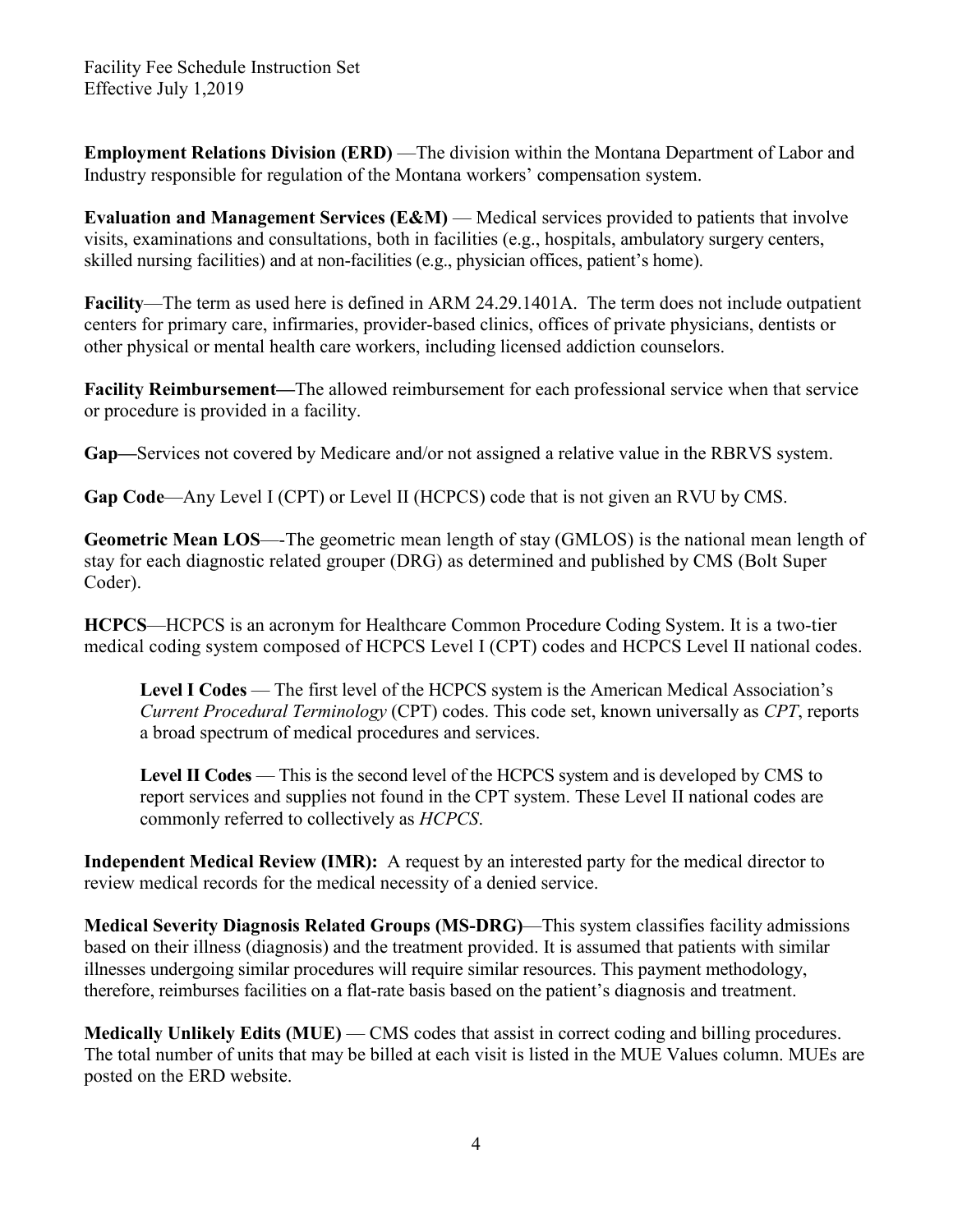**Montana Professional Fee Schedule (MPFS)**—The allowed reimbursement paid to a professional provider for services and procedures provided in a non-facility or facility setting.

**Non-facility**—The term as used here is defined in ARM 24.29.1401A.

**Relative Value (RV) — RBRVS** ranks each service or procedure based on the relative costs required to provide them. A relative value reflects the cost of providing a specific medical provider's service as compared to the cost of providing all other services and procedures.

**Relative Value Unit (RVU) — Relative values are expressed in numeric units that represent the unit of** measure of the cost of providing a medical service. Those services that have greater costs have greater relative value units than those services with lower costs.

**Relative Weight**— The weight assigned by Medicare to APC codes which measure the resource requirements of the service and is based on the median cost of services

**Resource Based Relative Value Scale (RBRVS)** —Payment schedule based on the relative values of services provided. The RBRVS system ranks services according to the relative costs required to provide them. These costs are defined in terms of units, with more complex, more time-consuming services having higher unit values than less complex, less time-consuming services. Furthermore, each service is compared to all other medical services so that each service is given a value that reflects its cost when compared to all other medical services.

**Status Indicator Codes**— CMS codes which assist in the calculation of reimbursements for services and supplies. The codes are listed on the ERD website.

**Usual and Customary Charge (U&C)**— "Usual and Customary Charge" means the regular medical charge that a facility or individual medical provider bills for the service or procedure provided to any non-WC patient.

**Weight**—A relative weight reflects the expected relative costliness of inpatient treatment for patients in a MS-DRG group

**Workers' Compensation (WC) —** A system that provides wage-loss and medical benefits to a worker suffering from a work-related injury or disease.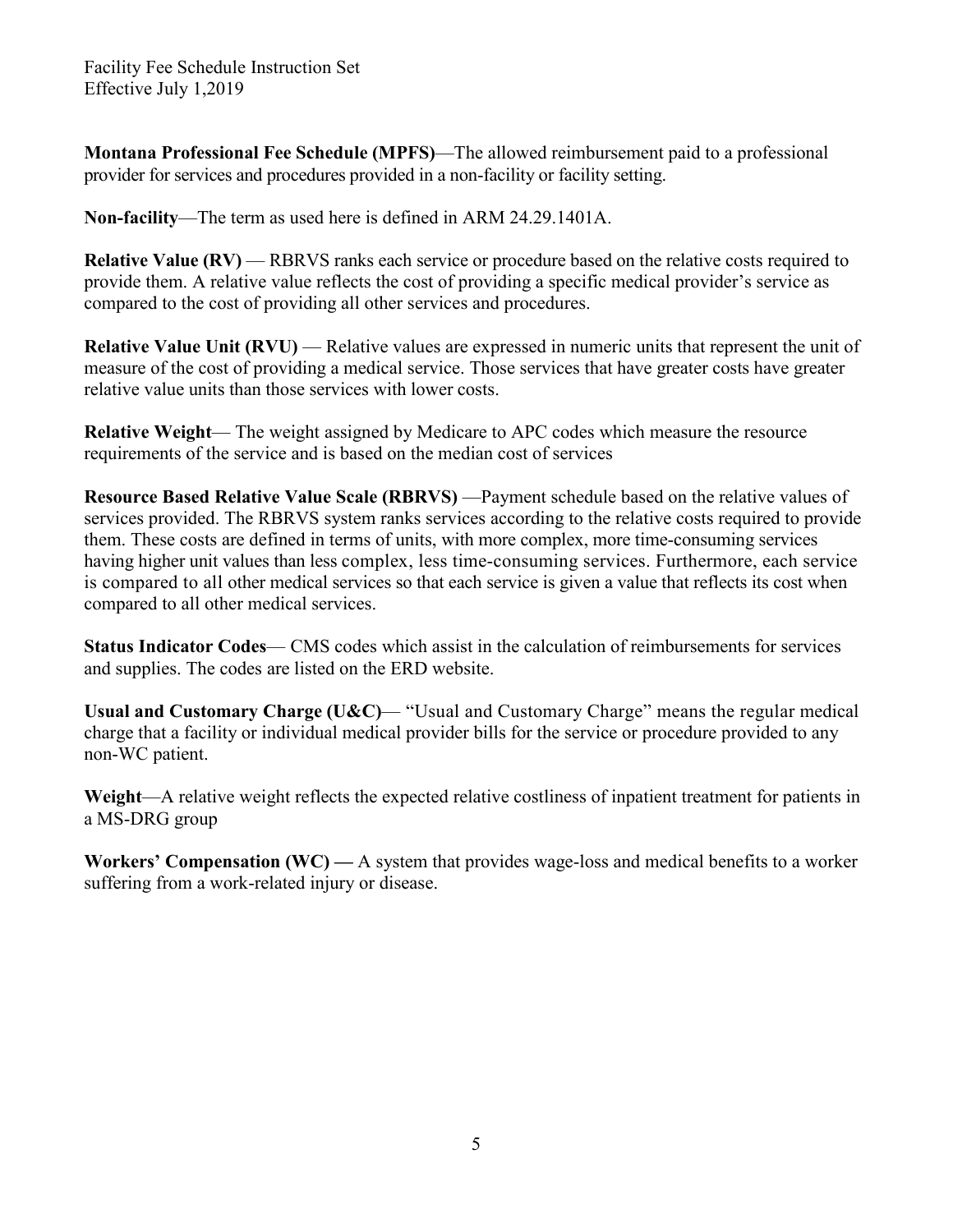### <span id="page-5-0"></span>*Components in Montana WC Facility Fee Schedule*

#### **A. The Montana Hospital Inpatient Services MS-DRG Reimbursement Fee Schedule MS-DRG**

The list of MS-DRG codes for inpatient reimbursement.

#### **MS-DRG Title**

Code descriptors.

#### **Geometric**

Geometric Mean Length of Stay.

#### **Weights**

The factor used to multiply by the base rate to determine reimbursement.

#### **Montana Reimbursement Amount**

The reimbursement for each MS-DRG billed by the facility.

#### **B. The Montana Hospital Outpatient and ASC Fee Schedule Organized by APC**

The Montana Hospital Outpatient and ASC Fee Schedule Organized by APC was combined with C below as of July 1, 2015.

#### **C. The Montana Hospital Outpatient and ASC Fee Schedule Organized by CPT/HCPCS CPT/HCPCS Code**

The list of HCPCS codes for correct calculation of reimbursement

#### **APC**

The list of APC codes that correlate with the HCPCS codes

#### **SI**

The related Status Indicator code for correct calculation of reimbursement

#### **Relative Weight**

The factor used to multiply by the base rate to determine reimbursement.

#### **MT Hospital Rate**

The reimbursement for services provided in an outpatient hospital setting

#### **MT ASC Rate**

The reimbursement for services provided in an ambulatory surgical center.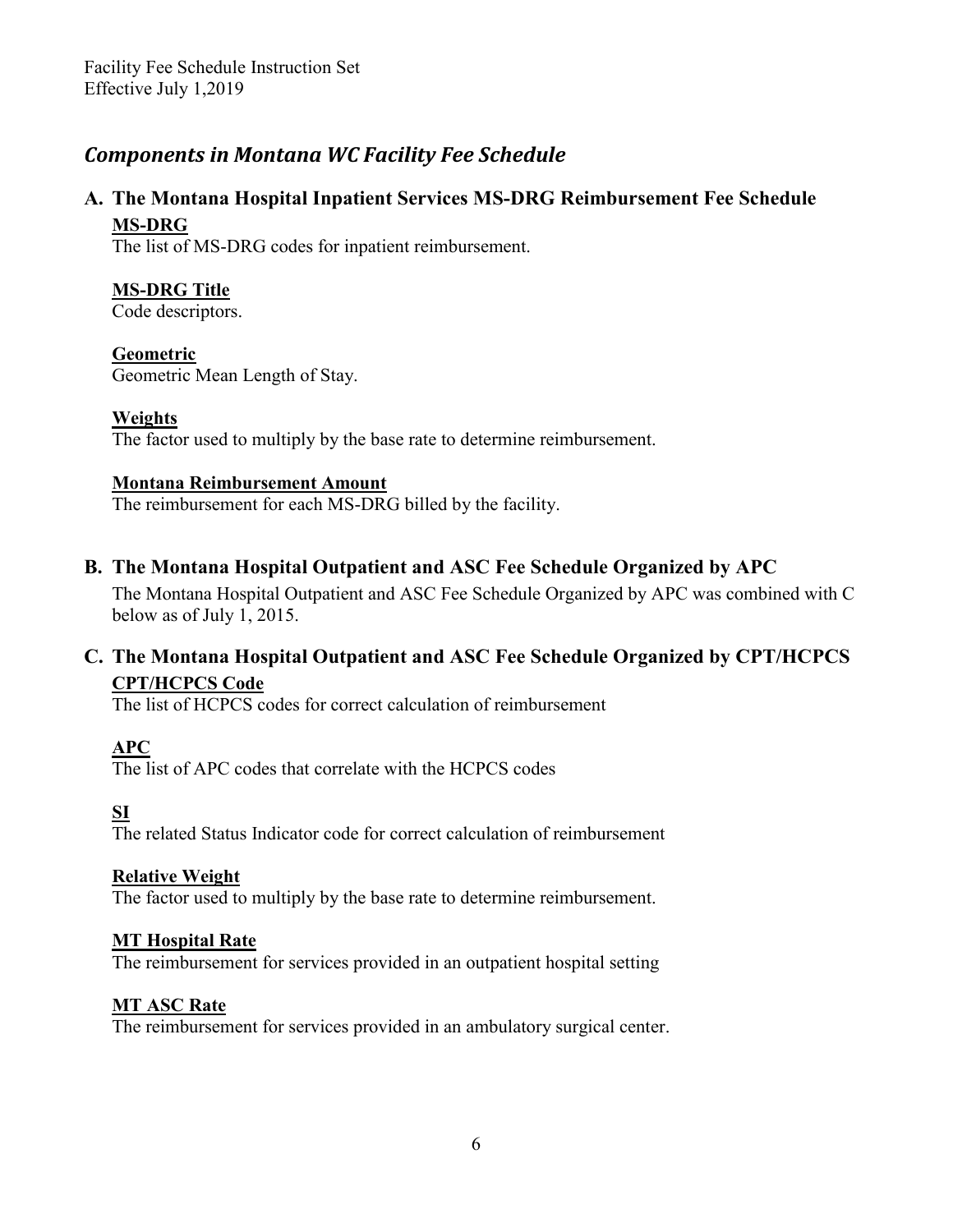#### **C.1 Organized by Code on Dental Procedures and Nomenclature (CDT)**

The reimbursement for facility charges for dental procedures.

#### **D. The Montana Ambulance Fee Schedule HCPCS**

The list of HCPCS codes for correct calculation of reimbursement.

#### **Descriptors**

The descriptions of the HCPCS codes for ambulance services.

#### **WC Urban Base Rate**

The rates for Missoula, Great Falls and Billings, excluding air ambulance

#### **WC Rural Base Rate**

The rates for the remainder of the state, excluding air ambulance.

#### **Rural Ground Miles**

The rate of reimbursement for ground or air mileage.

#### **E. The Montana CCI Code Edits Listing**

CMS codes that assist in correct coding and billing procedures. If a code descriptor of a HCPCS/CPT code includes the phrase "separate procedure," the procedure is subject to CCI edits.

#### **Column 1**

CPT code

#### **Column 2**

CPT code

#### **Column 3**

Effective date of Column 1/Column 2 CPT code combination

#### **Column 4**

Termination date of Column 1/Column 2 CPT code combination. An asterisk indicates no termination date.

#### **Column 5**

A code indicating the applicability: 0= not allowed; 1=allowed; 9=not applicable.

#### **F. Medically Unlikely Edits (MUEs)**

CMS codes that assist in correct coding and billing procedures. This lists the total number of units that are possible for each visit.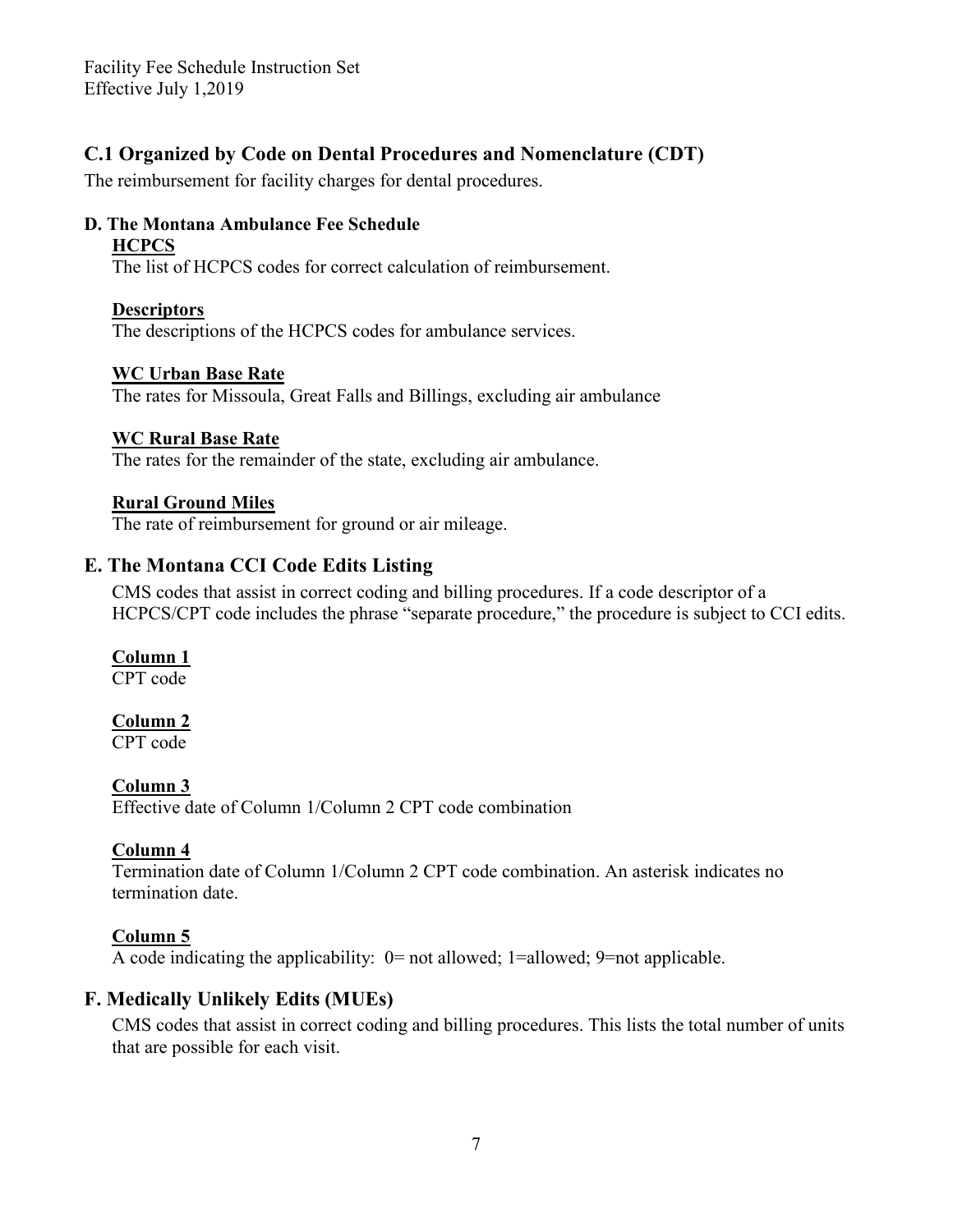#### **G. The Montana CCR and other Montana CCR-based Calculations**

A list of the cost to charge ratios (CCR), formerly Ratio of Cost to Charge (RCC), for the regulated hospitals in Montana as determined by CMS.

#### **H. The Montana Status Indicator Codes**

A list of the status indicator codes that apply to the Montana WC Facility Fee Schedule

#### **H.1 Montana Addendum B**

These tables determine complexity reimbursement, if necessary, for two or more J1 status indicators. Table one is the ranking table and table two is the complexity reimbursement.

#### **I. Place of Service Codes**

CMS codes indicating where the service was provided.

#### **J. Modifiers**

CMS codes indicating where the service was provided.

#### **K. Facility Fee Schedule Instruction Set**

Billing and Reimbursement Instructions for payers and providers.

#### **L. Guidance**

 Guidance for payers and providers regarding some payments that need to be addressed due to changes in CMMS codes that are paid by worker's compensation.

### *[Facility](http://erd.dli.mt.gov/workers-comp-claims-assistance/medical-regulations/montana-facility-fee-schedule/19-erd/workers-comp-study-project/269-montana-facility-fee-schedule-archives.html) Fee Schedule Archives*

Past facility fee schedules and instruction sets are posted on the ERD website.

### *Clarifications*

Department clarifications regarding the facility fee schedule and the professional fee schedule are currently on the facility fee schedule page.

# <span id="page-7-0"></span>**Section Two: General Instructions**

### <span id="page-7-1"></span>*Ambulance Services*

The Montana Ambulance Fee Schedule can be found within the Montana Facility Fee Schedule. "Urban areas" in Montana are defined as Billings, Great Falls, and Missoula.

The point of pickup determines whether rural mileage is applied to the ambulance transport services.

The State of Montana does not have the authority to set a fee schedule rate for Air Ambulances on workers' compensation patients who have their operating authority through the Federal Department of Transportation (Airline Deregulation Act of 1978 (ADA)). State of Montana administrative rules are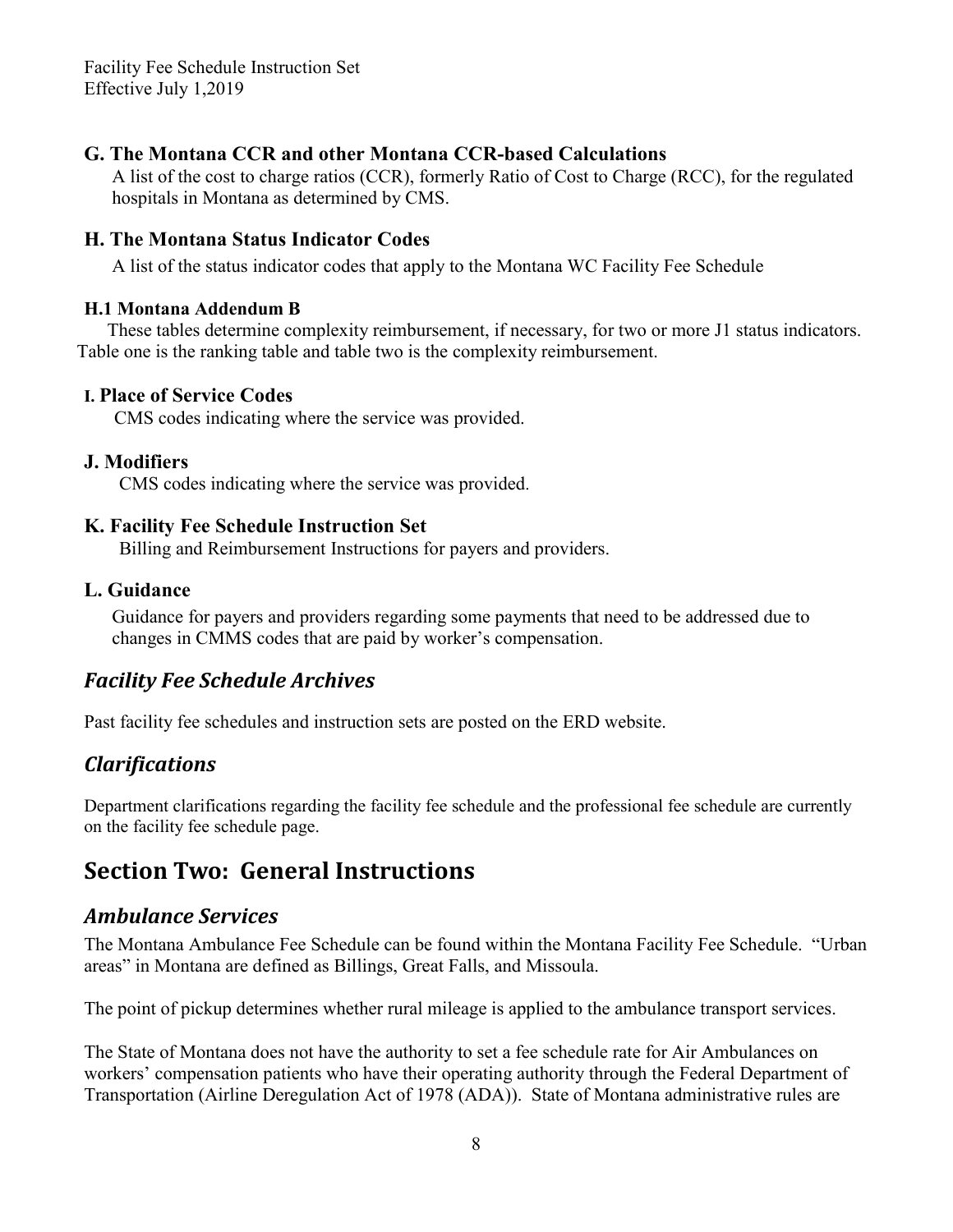preempted by federal law 49 USC 41713(b). Air ambulances that are regulated by federal law will be paid at the usual and customary charge for the carrier.

# <span id="page-8-0"></span>*CCI (Correct Coding Initiative) Edits*

These will assist providers and insurers to understand how to reimburse when multiple codes are involved. CCI edits are on the ERD website.

### <span id="page-8-1"></span>*Drug Screens*

Drug screens that are presumptive (Screening and confirmation, qualitative or semi-quantitative) are billed using one of the three presumptive codes 80305-80307.

**• 80305** – Used to test any number of drug classes by any number of devices or procedures capable of being ready direct optical observation only (e.g. Dipsticks, cups, cards, cartridges, etc. and includes sample validation when performed, per date of service.

**• 80306** – Used to test any number of drug classes by any number of devices or procedures read by instrument-assisted direct optical observation (e.g. dipsticks, cups, cards, cartridges, etc.), and includes sample validation when performed, per date of service.

• 80307 – Used to test any number of drug classes by any number of devices or procedures by instrumented chemistry analyzers (e.g., immunoassay, enzyme assay, TOF, ALDI, LDTD, DESI, DART, GHPC, GC mass spectrometry), and includes sample validation when performed, per date of service.

For drug screens that are definitive (quantitative) in nature and utilize drug identification methods able to identify individual drugs and distinguish between structural isomers (including but not limited to single or tandem GC/MS, single or tandem LC/MS (excluding immunoassay), any enzymatic method, etc.) are billed using the following tiers **based on the number of drug classes tested, including metabolite(s) if performed**:

- 1. G0480—1-7 drug classes
- 2.  $G0481 8-14$  drug classes
- 3. G0482 15-21 drug classes
- 4.  $G0483 22$  or more drug classes

At maximum, only one code from each category (presumptive and definitive) is to be utilized per date of service or patient encounter resulting in no more than 2 billing codes per bill.

| <b>TERM</b>                               | <b>GENERAL PURPOSE IN CLINICAL DRUGS OF ABUSE TESTING</b>                                                                                                          |
|-------------------------------------------|--------------------------------------------------------------------------------------------------------------------------------------------------------------------|
| <b>Qualitative Drug</b><br><b>Testing</b> | Used to determine the presence or absence of drug or drug metabolite (drug class)<br>in the sample. The test result may be expressed as negative or positive (non- |
|                                           | numerical) or as a semi-quantitative result.                                                                                                                       |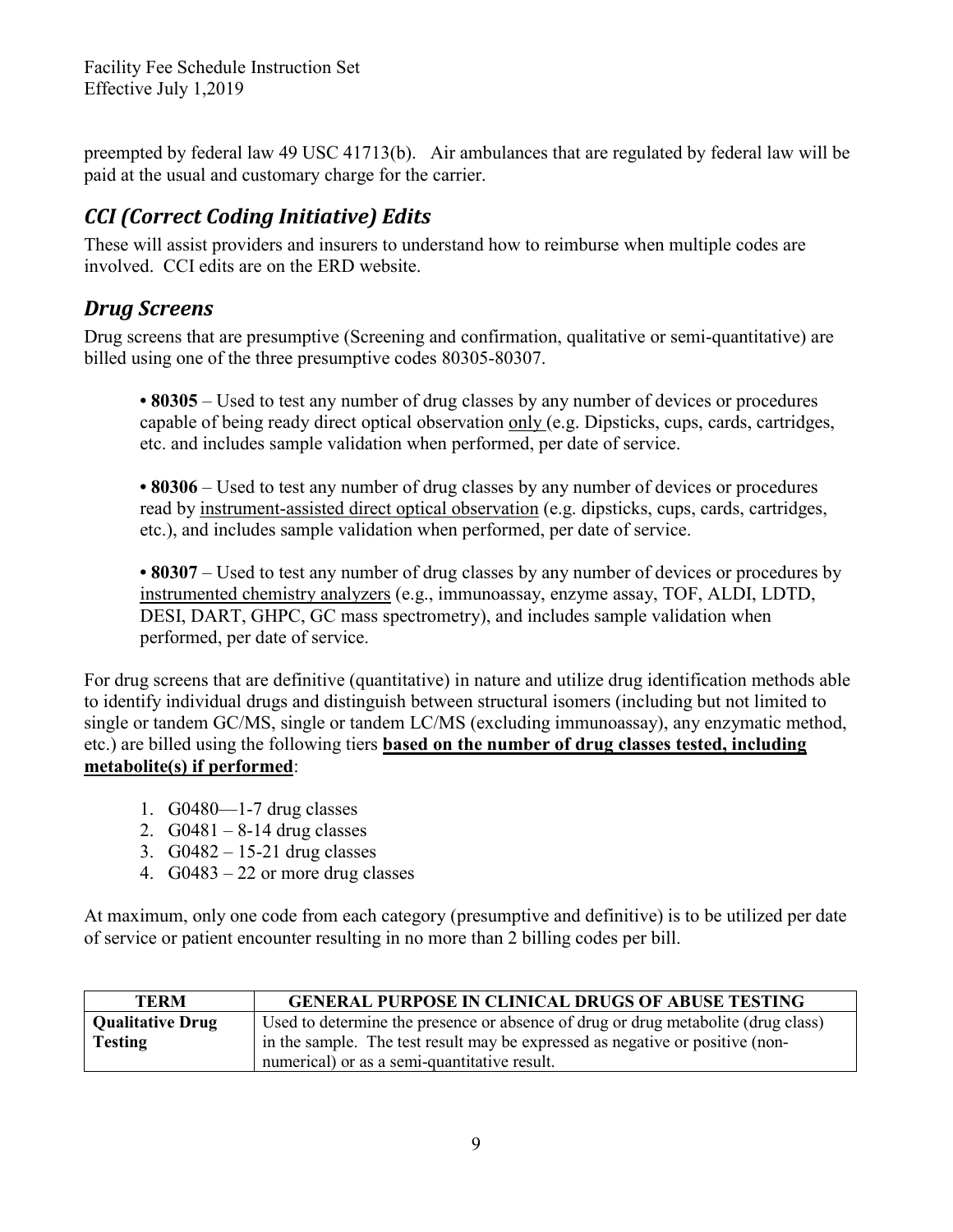| <b>Quantitative Drug</b> | Used when it is medically necessary to determine the specific quantity of drug or    |  |
|--------------------------|--------------------------------------------------------------------------------------|--|
| <b>Testing</b>           | drug metabolite present in the sample. The test result is expressed in               |  |
|                          | concentration. Medicare considers this definitive testing.                           |  |
| <b>Confirmation</b>      | Used to confirm the presence of illicit drug(s) following an initial, presumptive    |  |
| <b>Testing</b>           | positive, screening result. This confirmation prevents a clinician from relying on a |  |
|                          | false positive result.                                                               |  |

# <span id="page-9-0"></span>*Facility Billing*

The nationally utilized medical billing form UB04 will be used by providers for facility charges when requesting reimbursement.

### <span id="page-9-1"></span>*Independent Medical Review by the Department*

A form for the Independent Medical Review (IMR) must be filled out and sent to the department along with the medical records or available evidence-based documentation that support the treatment recommendations. The IMR request form is posted on the ERD website.

# <span id="page-9-2"></span>*Medical Review and Utilization and Treatment Review by Insurers*

Insurers will conduct any reviews on a post-payment basis only. Insurer may request providers to submit supporting documentation for services provided. For documentation required for implants see the implant section below. However, if the claim is not paid within 30 days of receipt of the claim by the insurer, the provider may assess a 1% interest payment penalty per month or portion of the month using the Montana unique code MT005. Refer to ARM 24.29.1402 for the additional details.

# <span id="page-9-3"></span>*Medical Services Rendered in a Facility by a Professional Provider*

Professional medical procedures, services and supplies provided in a facility that fall within the definition of facility and are billed with a place of service (POS) of 22 are to be reimbursed under the professional fee schedule under the **facility reimbursement** column. The medical bills for these providers will be billed on the most current version of the CMS 1500.

Exception to the above is PT, OT, ST in which providers may bill on the UB04 for outpatient services provided in a hospital outpatient setting. Providers may not bill on the CMS 1500 for additional professional reimbursement under the Montana Professional Fee Schedule.

A total of eight units of active and passive therapy may be billed in each session. If active therapy and/or passive therapy is being applied, only two units of a passive therapy may be included in the eight units.

Passive modalities are a variety of treatment tools used by therapists to decrease pain, inflammation, and treat muscle strains. For example, hot/cold packs, electrical stimulation, iontophoresis, etc. are considered passive modalities. Joint mobilization, for example, is a passive therapy and but is not considered a passive modality.

If passive therapy which includes passive modalities as listed in the MT Utilization and Treatment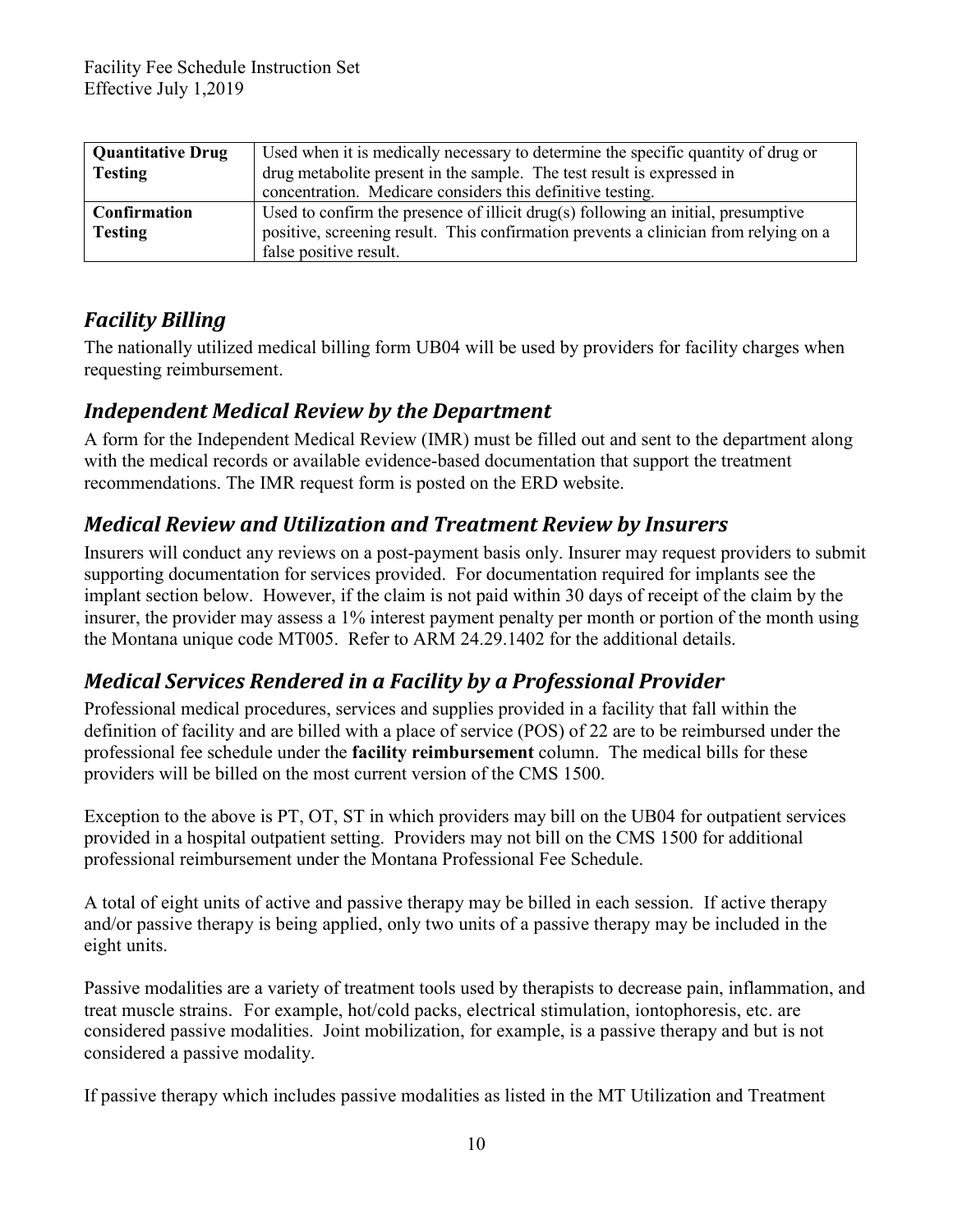Guidelines is the only treatment being provided, the provider may bill up to four units in one session.

CPT code 97750 for the Functional Capacity Exam which is a special report is not considered an active therapy, passive therapy or a passive modality.

# <span id="page-10-0"></span>*Medical Services Rendered Outside a Facility by a Professional Provider*

Medical professionals providing services, supplies and procedures in their offices and clinics are to be reimbursed at the rate for those services listed in the Montana Professional Fee Schedule. These services will be billed on a CMS1500.

# <span id="page-10-1"></span>*Medically Unlikely Edits (MUEs)*

These edits will further assist providers and insurers in determining acceptable units of service. MUEs are posted on the ERD website.

### <span id="page-10-2"></span>*Multiple Procedures*

The multiple payment reduction for **diagnostic imaging services** applies to multiple services furnished by the same provider to the same patient in the same session on the same day.

| Professional Component payable under the professional fee schedule. |  |  |  |
|---------------------------------------------------------------------|--|--|--|
|                                                                     |  |  |  |

| 75% |
|-----|
| 50% |
|     |
|     |
| 50% |
| 25% |
|     |

The **multiple procedure reduction for other services** in the outpatient fee schedules applies to multiple services furnished by the same provider to the same patient in the same session on the same day. Refer to Montana H.1 tables for ranking and complexity reimbursement for those codes with a J1 or J2 status indicator.

| First subsequent procedure           | 50% |
|--------------------------------------|-----|
| Second and all subsequent procedures | 25% |

### <span id="page-10-3"></span>*New Codes*

If no rate is listed and the facility code is not otherwise included in the Montana Facility Fee Schedule or the administrative rules, the service will be paid at 75% of the provider's usual and customary charge. New codes will be paid at 75% usual and customary until the new code is incorporated into the fee schedule.

# <span id="page-10-4"></span>*Outliers*

Payment made to facilities with a DRG inpatient code only, to the basic prospective payments for inpatient cases incurring extraordinarily high costs. This additional payment known as an "Outlier" is designed to protect the hospital from large financial losses due to unusually expensive cases. Implants billed with MT 003 are excluded from outlier calculations.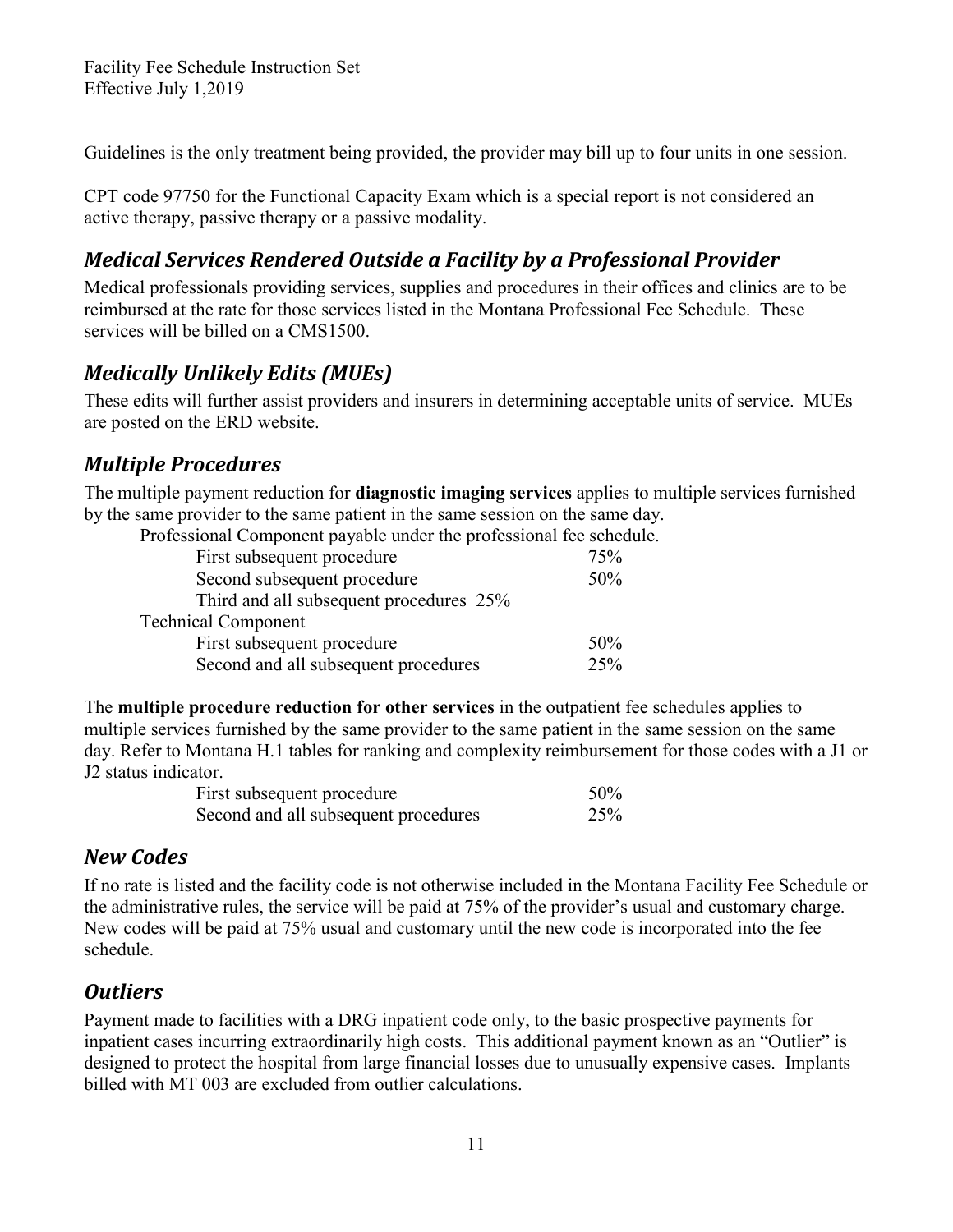# <span id="page-11-0"></span>*Status Code Indicators (SI)*

SI codes will be used to calculate reimbursements for services and supplies. The codes are listed on the ERD website. Refer to Section Four.

# <span id="page-11-1"></span>*Usual and Customary*

In Montana, Usual and Customary means the provider's normal charges for service, and does not include state or regional database information purporting to be usual and customary.

# <span id="page-11-2"></span>**Section Three: Inpatient (MS-DRG) Reimbursement**

# <span id="page-11-3"></span>*MS-DRG Reimbursement*

MS-DRGs in Montana are reimbursed at the same rate for all Acute Care Hospitals for workers' compensation medical services. Each MS-DRG is given a relative weight based on its relative complexity and use of resources. The Montana base rate effective July 1,2019 is \$8,599.00. The payment formula is the relative weight multiplied by the base rate.

Unbundling of a grouper code is not allowed. If a provider bills a CPT or HCPCS code and there is a DRG code available, the insurer may pay the reimbursement under the DRG code.

### <span id="page-11-4"></span>*MS-DRG Grouper*

A MS-DRG grouper takes five clinical and demographic data elements as input and generates a corresponding MS-DRG classification code.

### <span id="page-11-5"></span>*Outliers*

Occasionally very high medical costs associated with a case, known as outlier costs, may require additional reimbursement to the facility. The threshold for outlier payments is **three time the Montana MS-DRG reimbursement.**

To calculate outliers, use the following formula: [Charges – (MS-DRG reimbursement x 3)] x (CCR plus  $15\%$ ) = outlier reimbursement There is a different CCR (Cost-to-Charge Ratio) for each acute care hospital in Montana. The CCR is listed on the ERD website for each acute care hospital. Example:

Charges are \$100,000 from ABC Hospital MS-DRG reimbursement per the fee schedule is \$25,000 Outlier threshold is \$75,000. \$25,000 x  $3 = $75,000$ CCR is 0.50  $($100,000 - $75,000) \times (0.50 + .15) = $16,250.00$ The total reimbursement to ABC Hospital would be  $$25,000 + $16,250 = $41,250$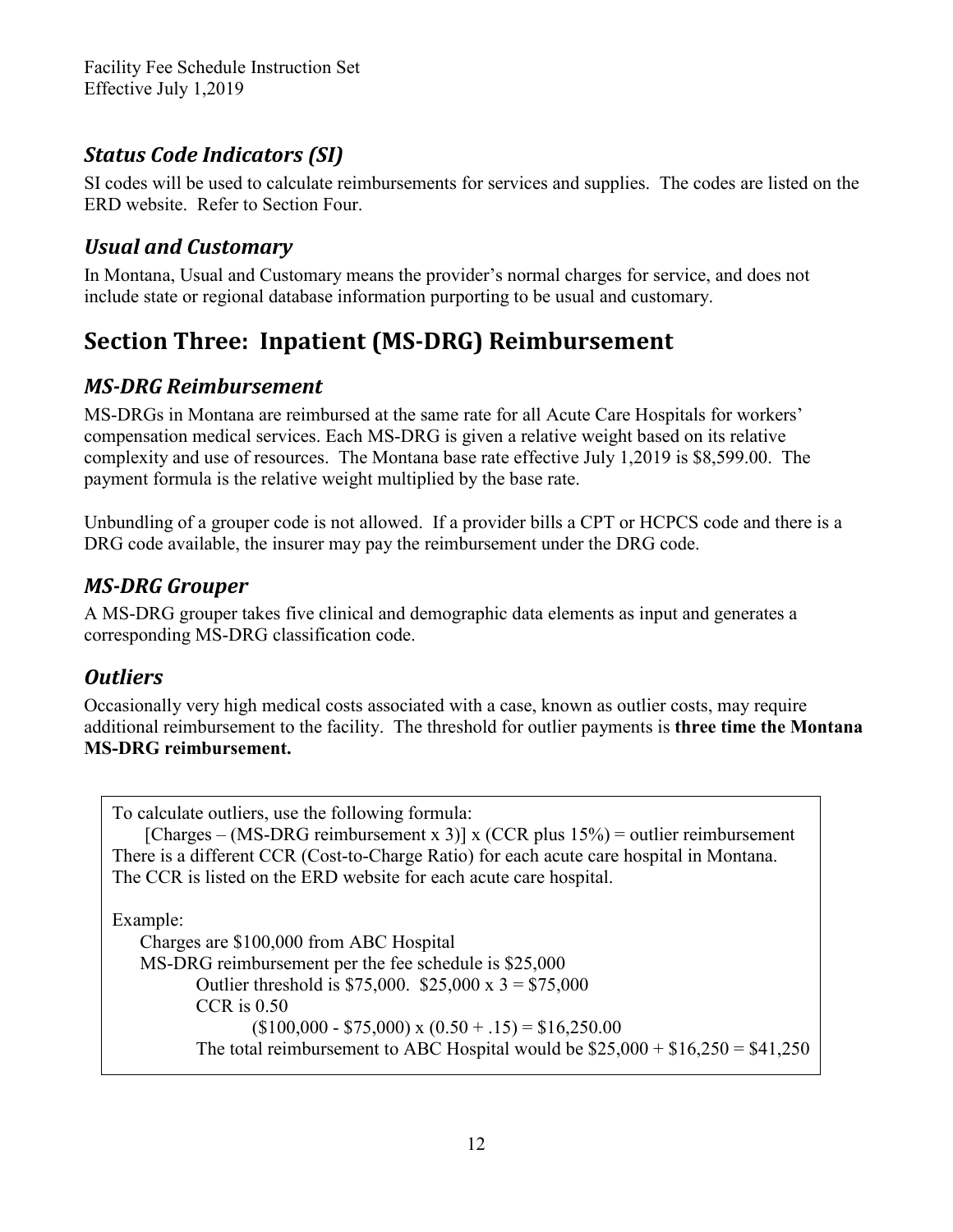# *Implants*

The administrative rules have a special reimbursement process to ensure that injured workers receive the appropriate implant and the hospital or ASC implant costs are appropriately reimbursed.

An implant is an object or device that is made to replace and act as a missing biological structure that is surgically implanted, embedded, inserted, or otherwise applied. The term also includes any related equipment necessary to operate, program, and recharge the implantable.

Implant cost refers to the total cost of **all** components for a patient. Providers must use the code **MT003** to request implant reimbursements separate from the DRG reimbursement. Inpatient Implant Reimbursement:

- 1. Implants costing less than \$10,000 are bundled into the MS-DRG reimbursement and do not require invoices for implant costs. If costs are more than \$10,000.00 and additional reimbursement is being sought through MT003, the invoices must accompany the bill.
- 2. Implants totaling more than \$10,000 may be reimbursed at cost plus 15%
	- a. A copy of the implant invoice is required with the medical bill for reimbursement.
	- b. A copy of the surgical notes with the items implanted must be included in the documentation.
	- c. Shipping and handling costs may be reimbursed at cost only and are not included in the 15% calculation.

# <span id="page-12-0"></span>**Section Four: Outpatient Reimbursement**

# <span id="page-12-1"></span>*Modifiers*

<span id="page-12-2"></span>Modifiers 25 and 27 for outpatient specifically exclude any services that are for office visits, clinic visits, treatment rooms, etc. as these services are not payable under the facility fee schedule. Refer to the Professional Fee Scheduled for the professional reimbursement.

# <span id="page-12-3"></span>*Non-patient Hospital Outpatient Clinical Diagnostic Laboratory Test Payment and Billing*

Using Medicare's directives, there are limited circumstances described below in which hospitals can separately bill for outpatient diagnostic laboratory tests. For those specific situations hospitals should use the UB04 claim form and for the bill type in field 4 use the new bill type 13X (131 original bill, 137 corrected claim). This will allow reimbursement for these services using the professional fee schedule in which RVU values are still available. These services will be paid according to either the status indicator Q4 or E1; modifier L1 is no longer required.

Laboratory tests using the above bill type must be for a non-patient specimen billed in the following circumstances:

(1) Non-patient laboratory specimen tests; non-patient continues to be defined as an injured worker that is neither an inpatient nor an outpatient of a hospital, but that has a specimen that is submitted for analysis to a hospital and the injured work is not physically present at the hospital;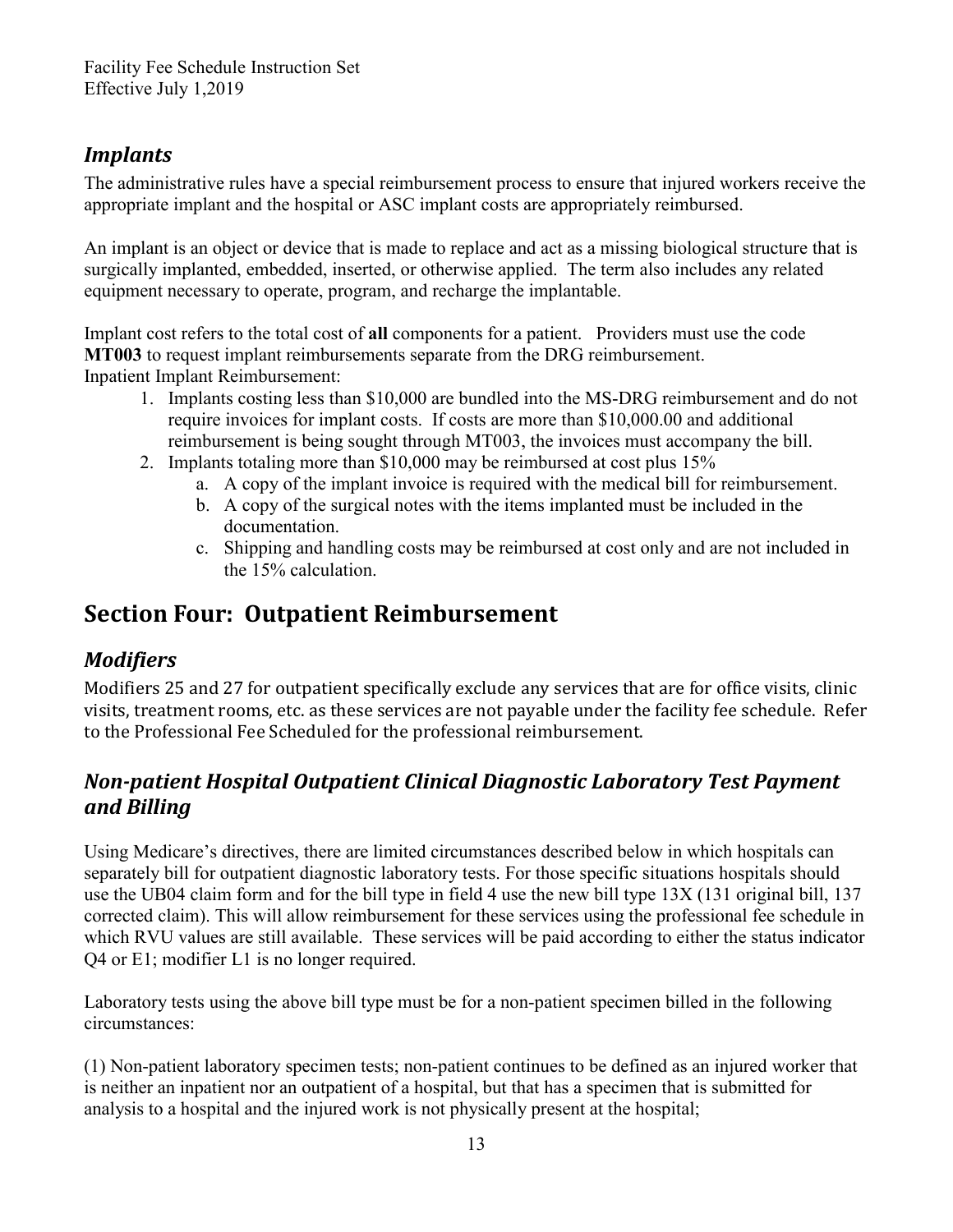(2) When the hospital only provides laboratory tests to the injured worker (directly or under arrangement) and the injured worker does not also receive other hospital outpatient services during that same encounter; and

(3) When the hospital provides a laboratory test (directly or under arrangement) during the same encounter as other hospital outpatient services that is clinically unrelated to the other hospital outpatient services, and the laboratory test is ordered by a different practitioner than the practitioner who ordered the other hospital outpatient services provided in the hospital outpatient setting.

### <span id="page-13-0"></span>*Outpatient Fee Schedule J1and J2 Status Indicator*

J1 and J2 are status indicators that have been added to the HCPCS/CPT Outpatient Fee Schedule. The J1 status indicator provides a single payment for a primary service, and payment for all adjunctive services reported on the same claim are packaged into the payment for the primary service.

Claims reporting at least one J1 procedure code will package the following items and services that are not typically packaged under the OPPS:

Major OPPS procedure codes (status indicators P, S, T, V); Lower ranked comprehensive procedure codes (status indicator J1); Non-pass-through drugs and biologicals (status indicator K) (implants billed under MT003 are an exception and must be paid per ARM 24.29.1433) Blood products (status indicator R); DME (status indicator Y); and Therapy services (HCPCS codes with status indicator A reported on therapy revenue centers)

The following services are excluded from comprehensive APC packaging:

Brachytherapy sources (status indicator U); Pass-through drugs, biologicals and devices (status indicators G or H) (implants billed under MT003 are an exception and must be paid per ARM 24.29.1433); Corneal tissue, CRNA services, and Hepatitis B vaccinations (status indicator F); Influenza and pneumococcal pneumonia vaccine services (status indicator L); Ambulance services; Mammography; and Certain preventive services

The single payment for a comprehensive claim is based on the rate associated with the J1 service. When multiple J1 services are reported on the same claim, the single payment is based on the rate associated with the highest ranking J1 service within the same clinical family. When certain pairs of J1 services (or in certain cases a J1 service and an add-on code) are reported on the same claim, the claim is eligible for a complexity adjustment, which provides a single payment for the claim based on the rate of the next higher comprehensive APC within the same clinical family.

The J2 status indicator is primarily for comprehensive observation services affecting APC 8011.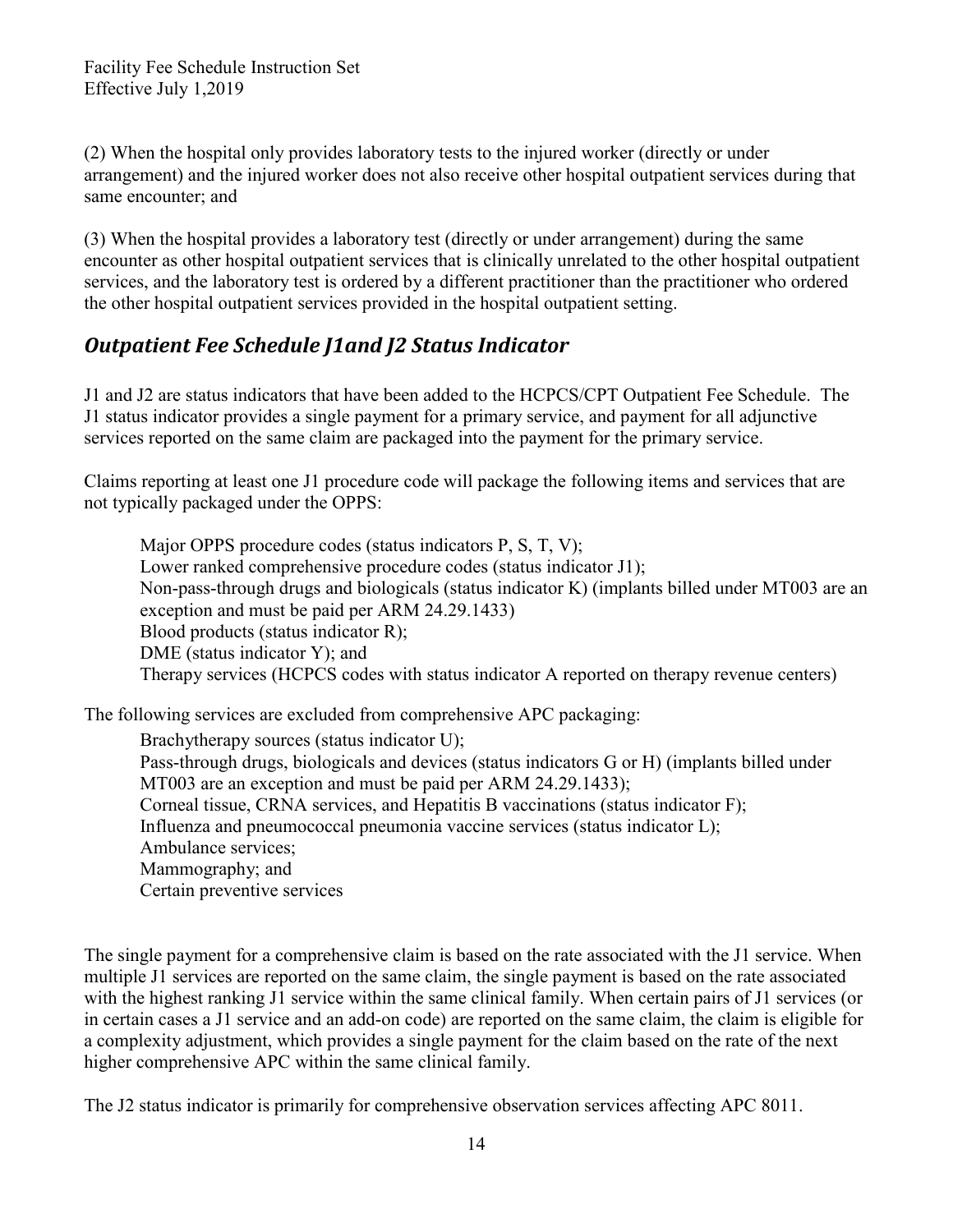#### *Status Indicators J1 and J2 complexity reimbursement*

When determining payment for a claim that has two or more CPT/HCPCS codes with a J1 status indicator use Montana Addendum B and the following steps for those claims that qualify for complexity reimbursement:

1. Identify the CPT/HCPCS codes on the claim with J1 status indicators found in Montana's Addendum B.

2. Look up each CPT/HCPCS code in the HCPCS Code Ranking table. Write it down) or remember) the value found in the column "Rank used for Primary Assignment" column.

3. The lowest rank will be the primary code on the claim. All others will be secondary codes. 4. Check the Complexity Adjustment table for an entry for the primary code and each secondary code. Of the 35,000 or so code pair combinations, only 376 qualify for a complexity adjustment. 5. If the code pair is not found, check any other primary/secondary code pairs on the claim. If none are present, no complexity adjustment is made

6. If the primary/secondary combination is present, the hospital or ASC column will show the appropriate Montana complexity adjusted payment.

### <span id="page-14-0"></span>*Outpatient Reimbursement*

Outpatient services are payable under CPT/HCPCS/APC codes.

**Physical Therapy, Occupational Therapy, Speech Therapy:** Visits, examinations, consultations, and similar services listed in this section reflect wide variations required in time and skill. Providers should not bill for services performed for less than 8 minutes when only one service is administered in a day. Time intervals are assigned in increments of 15 minutes, beginning with a base of at least 8 minutes (1 unit is  $\geq 8-22$  minutes; 2 units are  $\geq 23-37$  minutes; 3 units are  $\geq 38-52$  minutes, etc.). When more than one service represented by 15-minute timed codes is performed in a single day, the total minutes of service determines the number of timed units billed. Documentation for each aspect of the service performed should be included in the patient record to substantiate the level of service. A total of eight units of active and passive may be billed in each session. Only two unit of the eight may be a passive modality. Passive modalities are a variety of treatment tools used by therapists to decrease pain, inflammation, and treat muscle strains. For example, hot/cold packs, electrical stimulation, iontophoresis, etc., are considered passive modalities.

Joint mobilization is a passive therapy. It is not considered a passive modality and therefore does not fall under the one-unit limitation for a passive modality.

If passive therapy includes passive modalities as listed in the MT Guidelines and is the only treatment being provided, the provider may bill up to four units in one session.

CPT code 97750 for the Functional Capacity Exam which is a special report is not considered an active therapy, passive therapy or a passive modality.